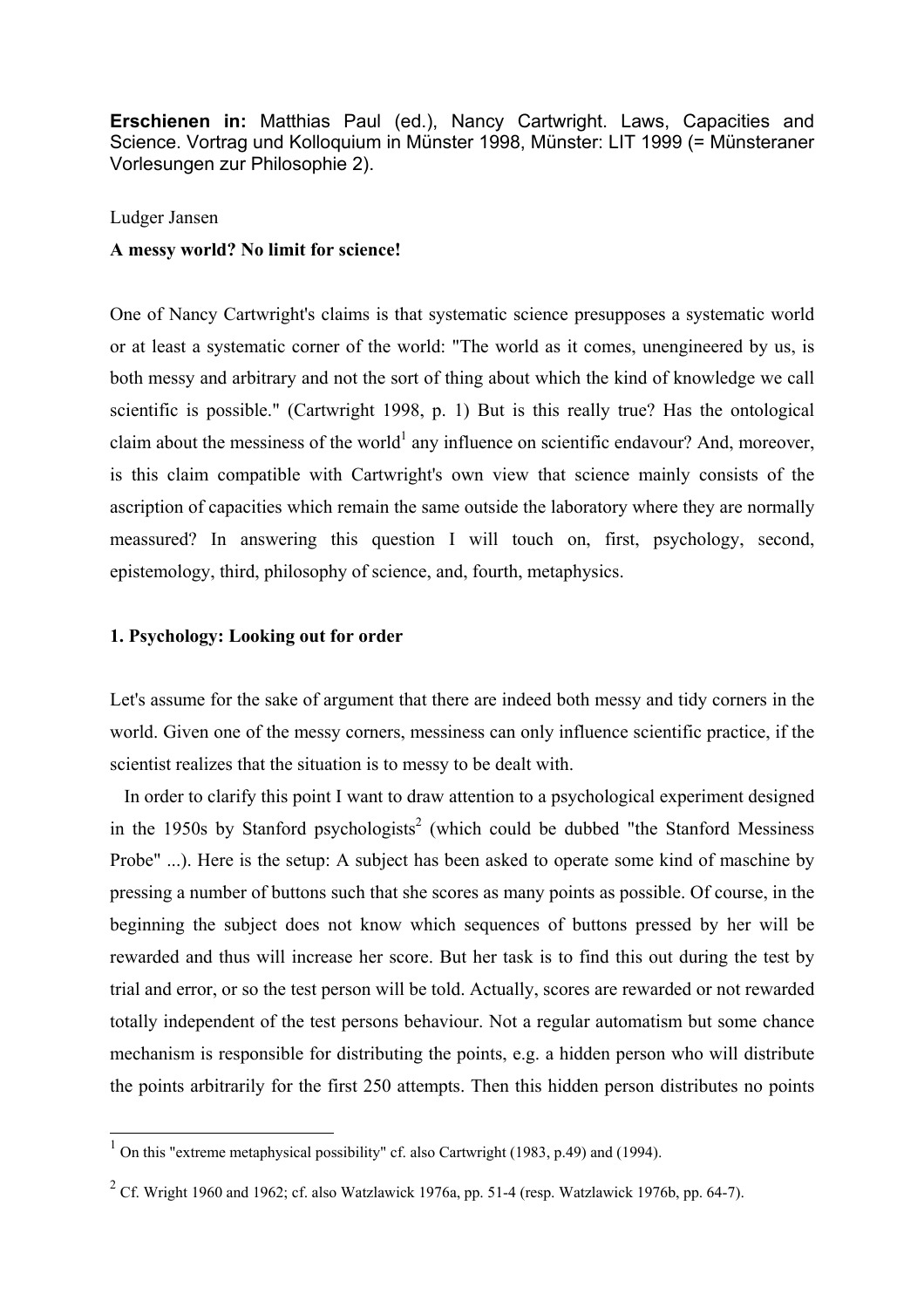for the next 50 tries and finishes with a series of 25 points distributed at the end of the test; all this is done totally independent of the subjects' behaviour. Surprisingly the result, after running the test, was that the subjects were deeply convinced that they had discovered an appropriate strategy for scoring the points: They claimed to have found a strategy purported to influence happenings that have been entirely independent from their behaviour in terms of causality.

 Now, what is to be learnt from this psychological experiment? The first lesson to be learnt is that human beings form strong beliefs about the existence of some order even in situations where there actually is none: There was no causal relation whatsoever between the subjects' behaviour and the scoring. Nevertheless the subjects not only believed in the existence of such an order, but also claimed to have discovered it.

## **2. Epistemology: How not to tell the tidy from the untidy**

But there is a second point hinted at, which is far more important. Up to now my point was psychological: Human beings tend to see order where there is none. But there is also an epistemological issue involved: How do we know whether there is order in some situation or not? Of course, we who know the experimental setup described above regard that situation as an arbitrary and unordered one. But the tested subjects were not only deeply convinced of the existence of order, they also developed detailed theories about the patterns of that purported order. Now, when it comes to science, the scientist has the subject's perspective. Although scientists claim to know a lot about nature's order-patterns (and although pupils learn these theories in school), we cannot know whether we only project some fancy onto our observations, like the subjects in the psychological experiment. There is no criterion for determining whether there is order or not: We cannot tell the messy from the tidy.

 Here is my argument for this: Think of some corner of the world which is perfectly ordered up to a certain time. An observer, who claims to have discovered certain regularities in this corner, might describe this order with some mathematical function F. (This is a rather simple sketch, but it should be sufficient for our present purposes.) How could disorder infiltrate this tidy region? Well, from the observer's point of view, disorderly behaviour will not fit the previously established function F. Nevertheless there exists another function, F\*, fitting the previous observation as well as the purported disgression. Then how do we know that F and not the more sophisticated F\* represents the corner's order? Maybe that corner was ordered from the beginning acording to F\* and only our insufficient oberservational data prevented us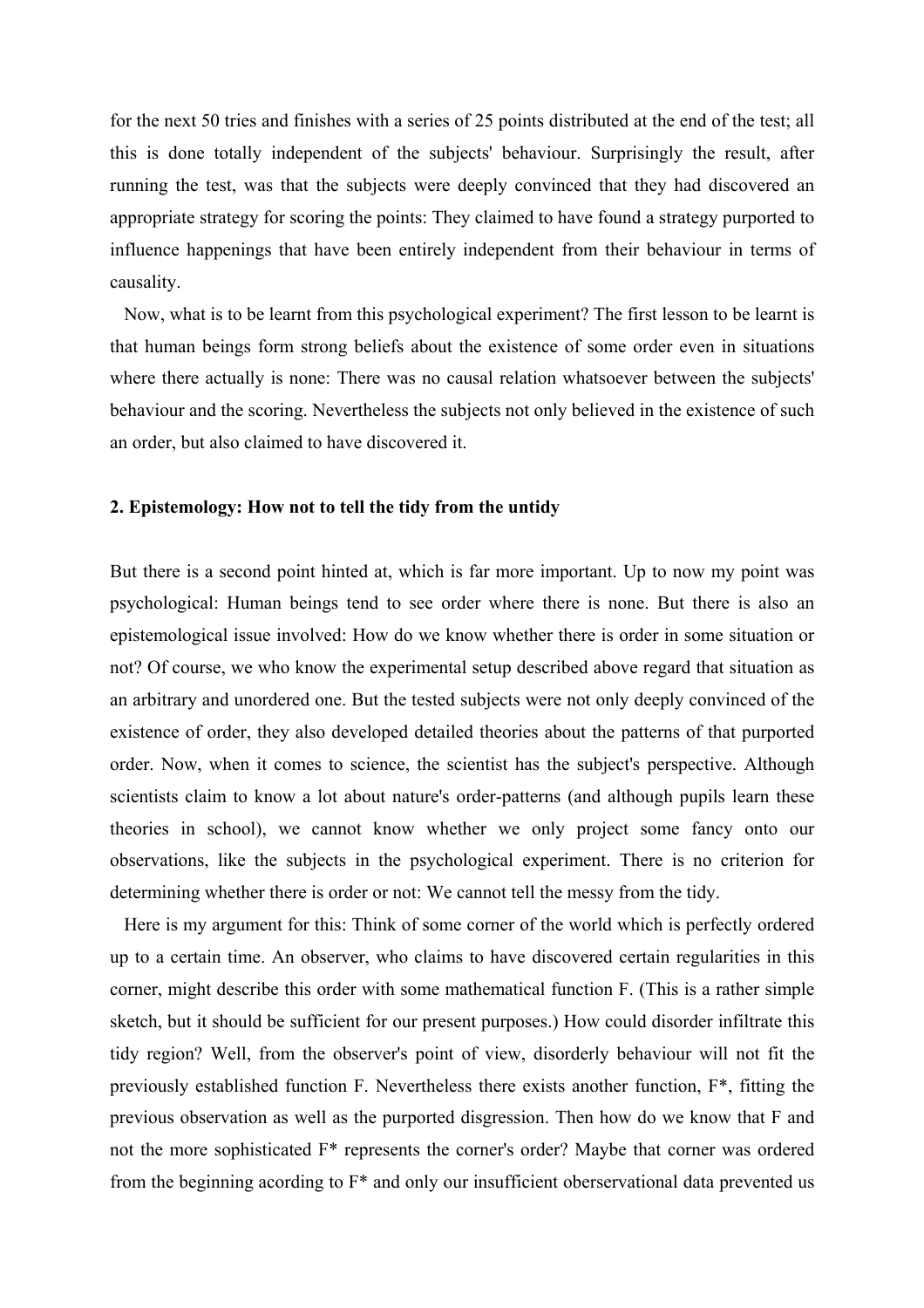from seeing this. As there always exists a rational function of degree n which fits any  $(n+1)$ observations, we can never be sure whether the missing fit is due to an error of the scientific observer or a deviation of the world, i.e. due to untidiness; for any observation there will be a function covering it. But, of course, if there is no way to distinguish between messy and tidy regions of the world, doubts arise, whether there is a point in drawing this distinction in the first place. $3$ 

 To put it the other way round: Even if there are both tidy and messy corners in the world, our epistemological situation in case of disgression is the same in both cases. We cannot tell between an occurrence in a tidy corner, the order of which is not yet known to us, on the one hand, and an occurrences in a messy corner, on the other. Thus, even if there are messy corners in the world, our epistemological and thus scientific situation is the same in messy corners as it is in unknown tidy corners. Therefore, messiness cannot have any impact on our scientific practice. And indeed, it is difficult to conceive of a physicist foregoing his research funding because his purported laws are falsified. Instead, she then would be justified in running an even larger research project to discover the more sophisticated laws which "really" underlie the phenomena.

## **3. Philosophy of Science: The world ordered by capacities**

1

Thirdly, philosophy of science: The other question I raised at the beginning concerned Cartwrigth's own account of science as a project of capacity ascription and its compatibility with Cartwright's claim that science is limited by the borders of the tidy regions of the world. Cartwright's own view of science differs from the law-seeking picture of the previous section. Rather, in her "How the laws of physics lie", Cartwright argues at length that most of the laws scientists are most proud of, are false, i.e. are known to disgress from the actually observed data. Thus, Cartwright has to deny that the function of a law is to fit to the data. Instead, the function of the fundamental laws of science according to Cartwright is the ascription of capacities or tendencies.<sup>4</sup> These capacities are discovered under especially prepared laboratory conditions, but they are thought still to apply outside these special conditions.

<sup>&</sup>lt;sup>3</sup> For the same reason I think that the notion of God breaking laws of nature, e.g. in cases of miracles, is both ungrounded and unnecessary. It is ungrounded, for there is no way of distinguishing between breaking the laws and having established more sophisticated laws from the beginning. And it is unnecessary, because these more sophisticated laws allow already for the deviation from the usual, which is customarily called a miracle. But this point has to be elaborated on elsewhere.

 $4$  This is the new empiristic picture of science Cartwright (1989) develops. It was already hinted at in the third essay of Cartwright (1983), esp. pp. 61-2. For her view about what capacities are, cf. Cartwright (1997).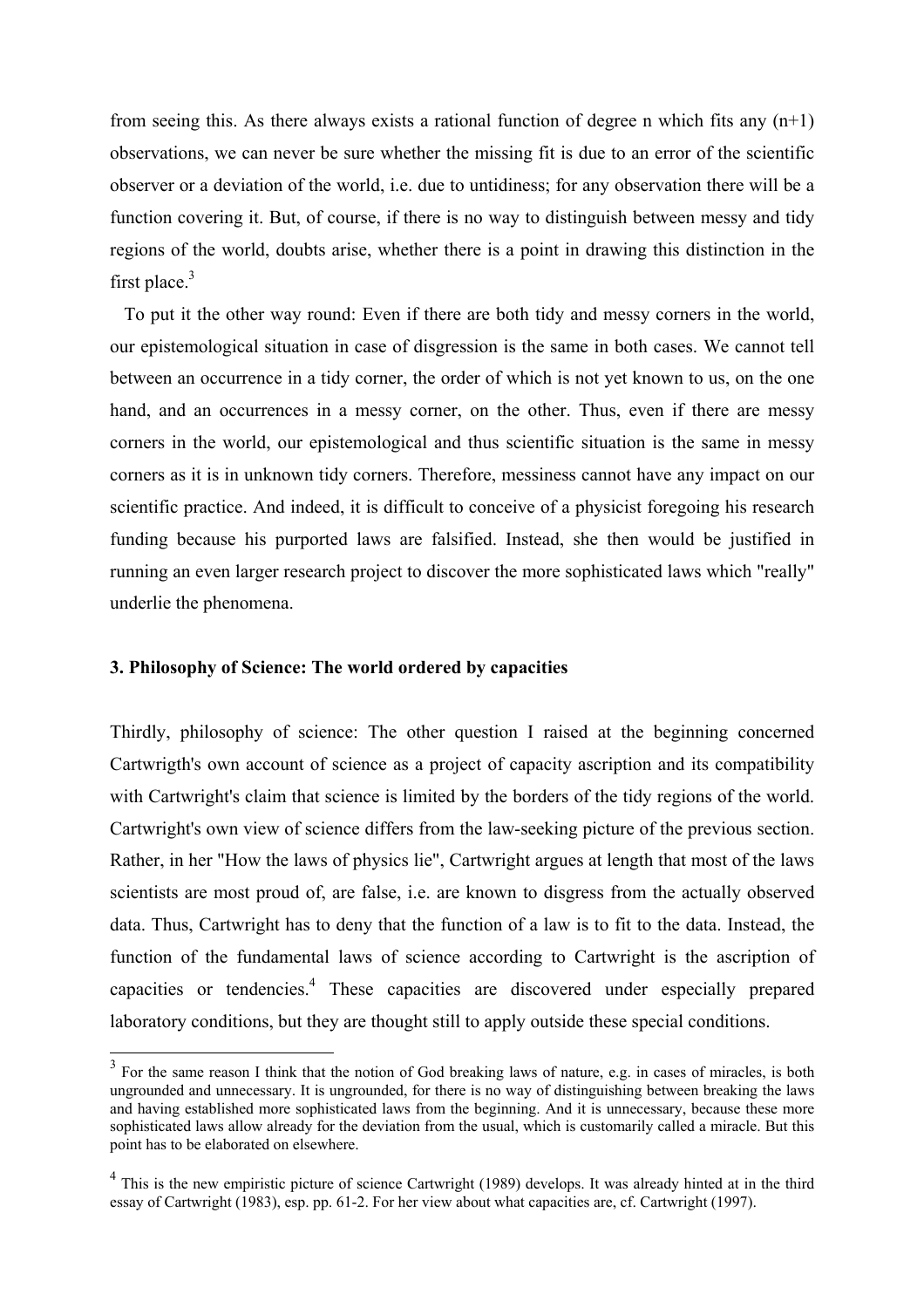Now Cartwright conceives the laboratory conditions, engineered by us, as especially tidy corners of the world; recently she has called these corners "nomological maschines" (cf. Cartwright, 1997). What is of interest for scientists scrutinizing the order of these corners, must be, in Cartwright's eyes, the capacities of the things involved or the capacities of the properties of those things.<sup>5</sup> But these very capacities are to remain the same outside the laboratory. If the aim of science is to discover capacities, these capacities might only be discovered inside the lab. But they remain to be the object of science even when we talk about the world outside the lab, for the capacities are thought to remain the same there too.

 Moreover, the specification of the capacities involved may be highly precise. The elementary charge, for example, many decimal places of which are known, indicates the capacity of electrons to be attracted by a positive charge with a certain force. And such quantification is also possible in other sciences, for example in psychology. For example, an intelligence quotient measures a person's capacity to solve certain tasks sucessfully in a limited time. Thus, capacities may well be described with quantitative methods: Looking for capacities does not hinder science to be quantitative and exact.

#### **4. Metaphysics: Natural order realism**

-

Last, but not least, let's sidestep to metapysics: Sure, we do not only want to discover the capacities of the individual objects under inspection in the experiments. We are not satisfied by stating, that the electrons we saw in the experiment have such and such properties and capacities, but we want to say that all electrons in the world share this or that capacity. For such an inference to be justified, we have to presuppose that the world outside the lab resembles the world in the lab in certain important respects. E.g., scientists might say that there are certain natural kinds in the world, the inspection of some specimen of which is sufficient to ascribe properties to all members of the kind. Of course, the "real" world's orderpattern might be different from that of the artificial world of the laboratory. But, nevertheless, it is an order-pattern, built up among others by the capacities discovered in the laboratory but remaining the same outside the lab. This transfer of capacities presupposes a certain kind of

 $<sup>5</sup>$  Cf. Cartwright, 1989, p. 141. For my taste, talk about capacities of properties has a strong metaphorical ring, if</sup> all inferences to the capacities of the individuals having that property are blocked. Of course, assuming that "the propertiy of being an aspirin carries with it the capacity to cure headaches", one could ask: Would an aspirin tablet having materialized in the paleozoicum have had the capacity to cure headaches, although no intelligent bipeds were around? Instead of blocking the inference, one could as well answer affirmatively or revise the assumption to the effect that the capacity to cure headaches is carried by the property of being an aspirin plus certain other properties or background conditions.